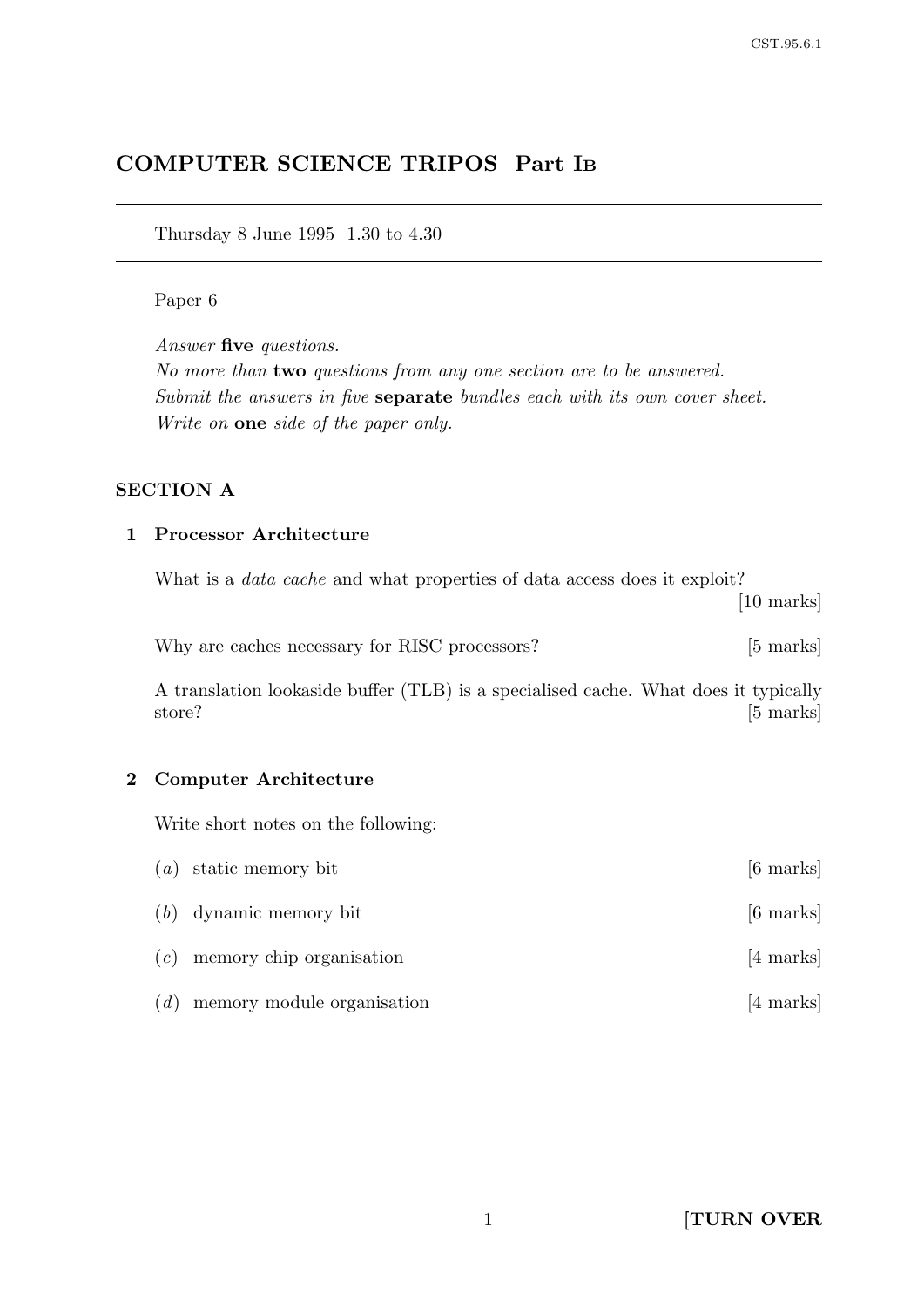# 3 Digital Communication I

What is the purpose of a signalling system in a digital telephone network? Describe the operations that the signalling system should perform. [6 marks]

Describe a possible implementation of a signalling system, including a discussion of how signalling information might be carried over the network. [8 marks]

What are the advantages/disadvantages of having a separate network for signalling traffic? [3 marks]

To what extent is a signalling system different from a general-purpose distributed computation? [3 marks]

### 4 Graphics

In ray tracing a large computational cost is associated with determining ray–object intersections. Explain how the use of bounding volumes and space subdivision methods may reduce this cost. [20 marks]

### SECTION B

#### 5 Programming in C and C++

Write brief notes on *four* of the following aspects of the language  $C++$ . In some of the cases it may be appropriate to compare what  $C++$  does with the situation in other programming languages such as C, ML or Modula-3.

- (a) Overloaded functions and operators.
- (b) Templates as a way of achieving operations on lists where the types of the items in the lists must be kept flexible.
- (c) Consistency checks when a program is kept in several files and these are compiled at different times.
- (d) Inheritance and virtual functions.
- (e) The problems of writing code that is portable from one host machine to another.

[5 marks each]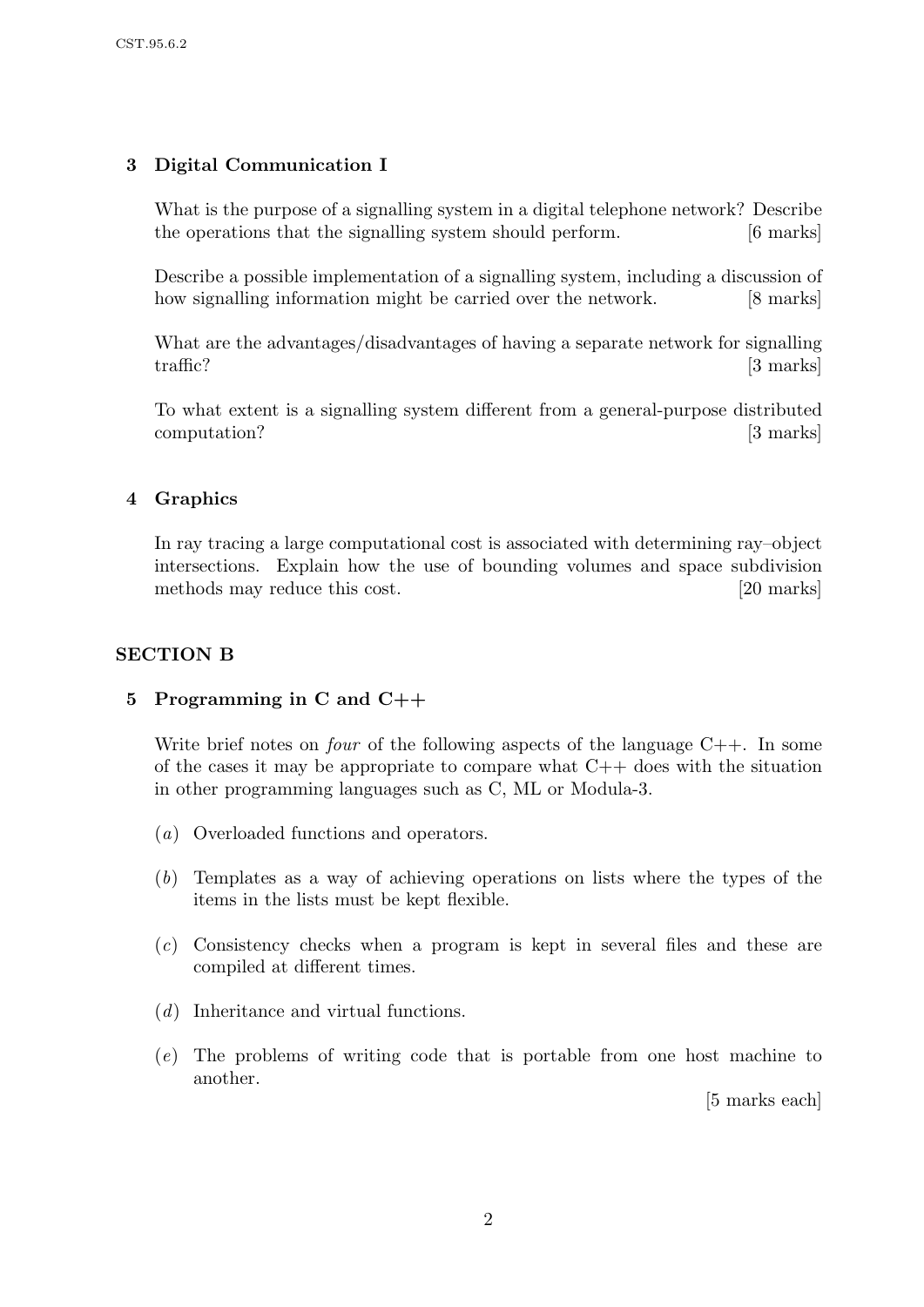#### 6 Compiler Construction

Compare two possible mechanisms that can be used to allow efficient execution time access to free variables of functions in a programming language that permits functions to be defined within other functions. [12 marks]

Discuss whether more efficient implementations are possible if the language permits no recursive function calls, while still allowing functions to be defined within other functions. [8 marks]

#### 7 Prolog for Artificial Intelligence

Consider the task of normalising sum expressions. For example, the sums  $(a + b) + (c + d)$  and  $(a + (b + (c + d)))$  may be normalised into a standard form that is left associative:  $a+b+c+d$  or equivalently  $((a+b)+c)+d$ . Write a Prolog procedure to define predicate normsum such that the goal normsum $(X, Y)$  succeeds when the sum expression X normalises to Y. Procedures not using the technique of difference structures will not receive full marks. [20 marks]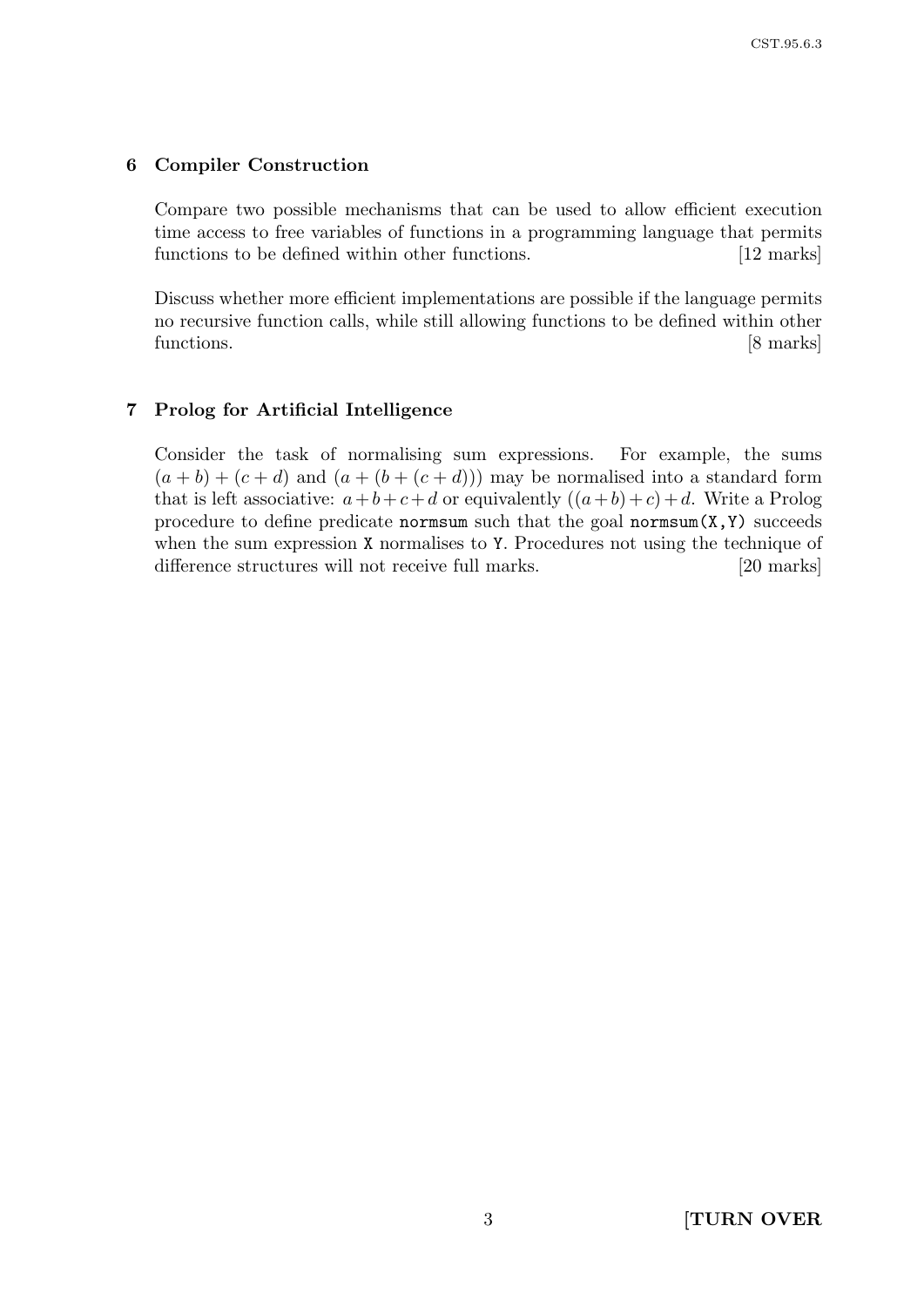# 8 Databases

Following a directive issued by the Inquisition, the University is to set up a database that will keep track of the way in which undergraduates are supervised.

At the end of each year this database will be consulted so that reports can be prepared to show the percentage of supervisions skipped (broken down by excuse, if any, proffered).

Students' exam grades will be correlated against their previous academic record, the number of supervisions they attended and the identity of their supervisors, so that pressure can be applied to both classes of participant.

The scheme will cover supervisions individually and in groups of two, three or four. The authorities will want to be able to determine whether group size, continuity of contact with one particular supervisor or College affiliation influence the outcome.

The same database is also to be used to help coordinate and regularise the way in which research students are used as supervisors, so they will be invited to record what subjects or year-groups they feel able to cope with and how much supervising they will undertake (which amount may vary from term to term). Note that only around 50% of all supervisions are given by research students — others are given by post-doctoral research workers, the teaching staff or people from outside the department.

Design a schema for a relational database that is to record the relevant information. You should state any assumptions that lie behind the schema design that you present.

[20 marks]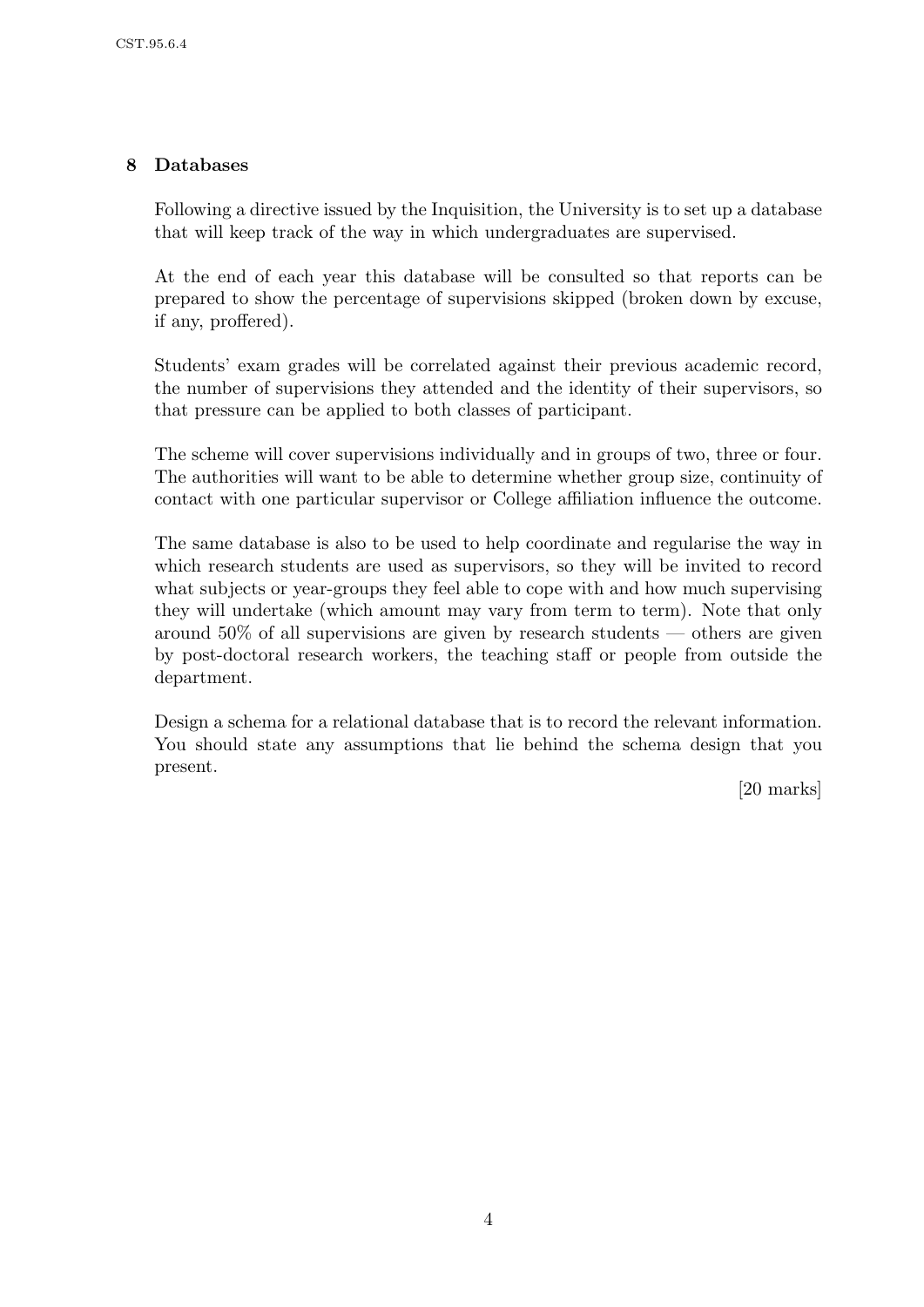#### SECTION C

#### 9 Logic and Proof

Briefly describe propositional logic, first-order logic and modal logic. Outline the syntax and semantics of each. [5 marks]

Describe the main features of the sequent calculus. (It is not necessary to give the rules for particular connectives.) [2 marks]

Explain informally why the following sequent calculus rules are sound, adding provisos if necessary:

$$
\frac{A, B, \Gamma \Rightarrow \Delta}{A \land B, \Gamma \Rightarrow \Delta} \qquad \frac{A, \Gamma \Rightarrow \Delta}{\exists x A, \Gamma \Rightarrow \Delta} \qquad [4 \text{ marks}]
$$

Prove  $\exists x(A \land B) \Rightarrow (\exists x A) \land B$  using the sequent calculus. Add any necessary provisos and explain why they are necessary. [9 marks]

#### 10 Foundations of Functional Programming

What does it mean to evaluate a  $\lambda$ -term to a value? Discuss, contrasting call-by-value, call-by-name and call-by-need. [5 marks]

Consider the ISWIM program

let suc2  $n = succ(suc(n))$ letrec df  $(n) = if iszero(n) then 0$ else suc2 (df (pre(n))) in  $df(9)$ 

What value does it return? [2 marks]

Translate the ISWIM program to the  $\lambda$ -calculus, taking as primitives *if*, Y and the basic arithmetic operation. [4 marks]

Show the first six steps of the SECD machine's execution for this  $\lambda$ -term. [9 marks]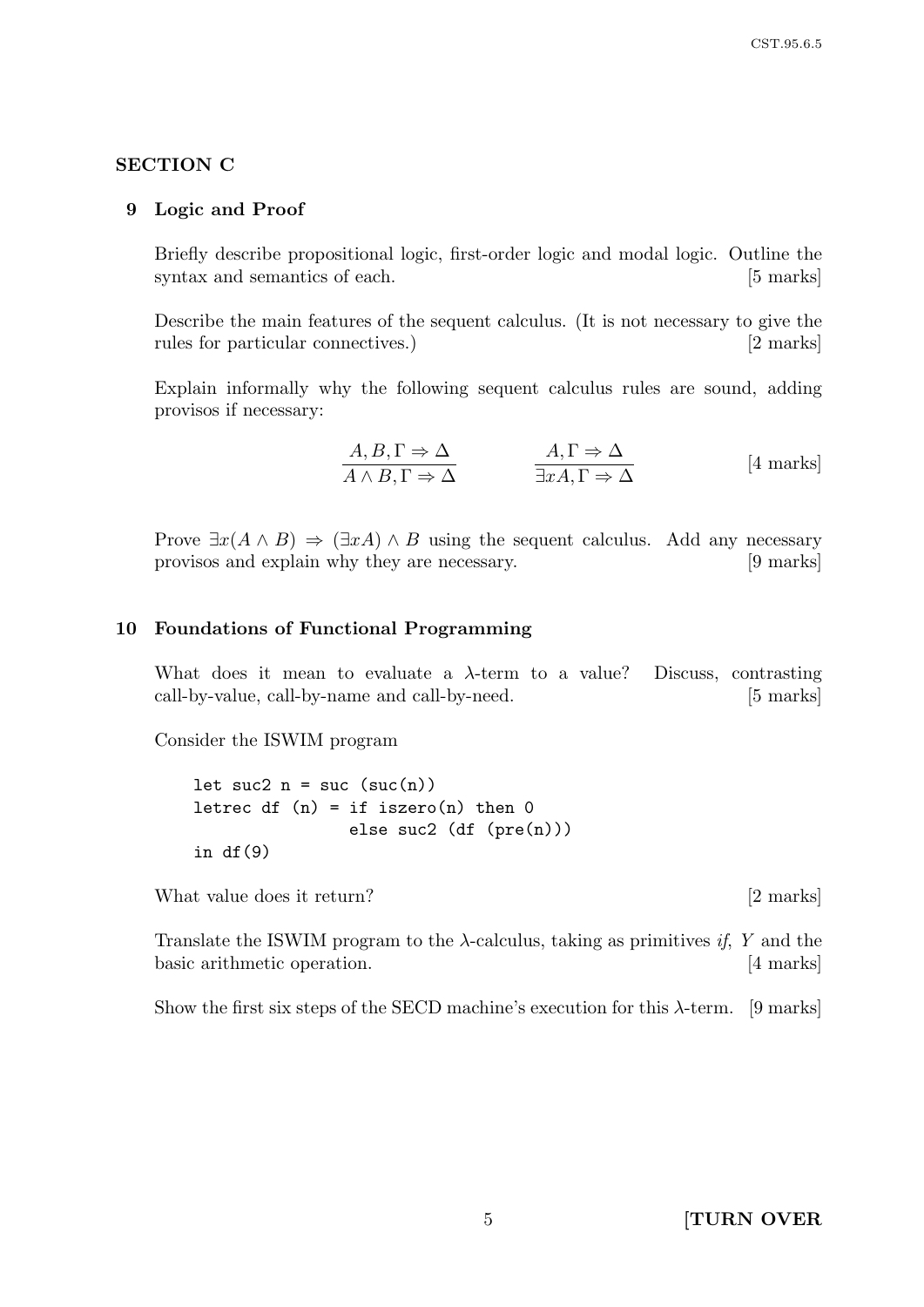## 11 Complexity Theory

It turns out that the following program, when run using floating-point arithmetic that remains accurate to N decimal places, will compute and print the value of  $\pi$  correct to almost N places. The loop (which has as its main part a step which replaces the values in a and b by their arithmetic and geometric means, respectively) will be traversed about  $log(N)$  times.

```
a := 1;b := 1/sqrt(2);u := 1/4;x := 1;pn := 4;
do \{ p := pn \}y := a; a := (a+b)/2; b := sqrt(y*b);
     u := u-x*(a-y)*(a-y);x := 2*x:
     pn := a**2/u; } while (pn < p);print(p);
```
You are provided with procedures that can compute Fourier Transforms and their inverses with a transform on  $k$  points (using floating-point arithmetic), taking time proportional to  $k \log k$ . Explain how you could implement the high-precision arithmetic needed to make this program run fast. Do not discuss how the Fourier transform will be implemented — just how it is used, and assume that the floatingpoint accuracy achieved by the transform will be adequate for your purposes.

[14 marks]

Overall how long (as a function of  $N$ ) would you expect the complete program to take to run? [6 marks]

You do not need to understand how or why this particular calculation arrives at a value for  $\pi$ , or why the loop is executed only  $log(N)$  times.